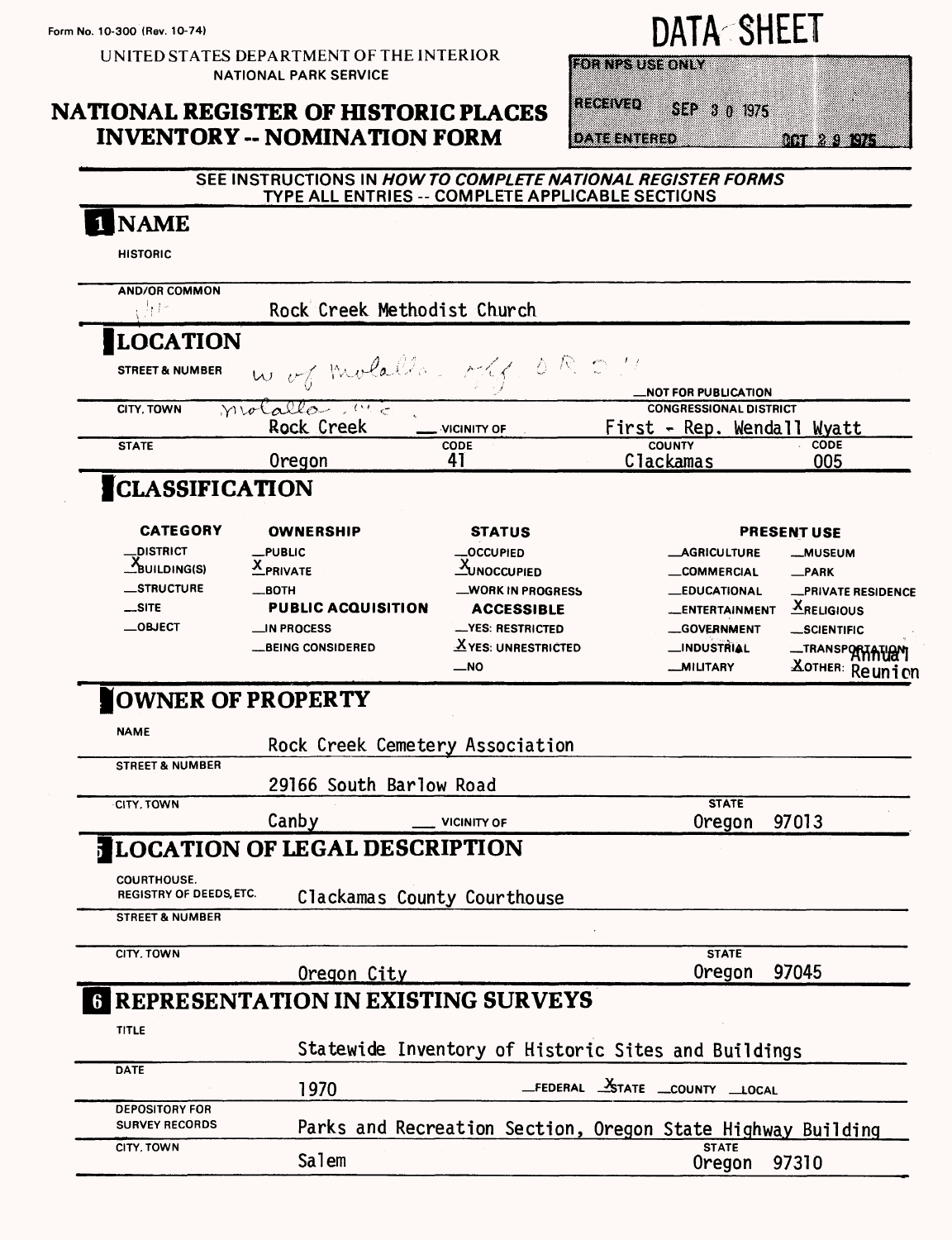# **DESCRIPTION**

### **CONDITION CHECK ONE CHECK ONE CHECK ONE —EXCELLENT —DETERIORATED \_J&NALTERED \_^)RIGINALSITE —GOOD —RUINS \_ALTERED —MOVED DATE. \_UNEXPOSED**

DESCRIBE THE PRESENT AND ORIGINAL (IF KNOWN) PHYSICAL APPEARANCE

Constructed in 1858 by early mid-Willamette Valley pioneers, the Rock Creek Methodist Church building became the starting point for the Butteville, Rock Creek-Hubbard circuit. Land was donated from the corners of several Donation Land Claims and John Killin supervised fellow church laymen in the construction of the building. Clusters of oak trees to the north and a small cemetery to the south surround the rectangular (20 x 24) foot one story structure.

The building is balloon framed supported by hewn sills which rest on brick piers. Shiplap siding surrounds three double hung windows on the north and south sides. The east elevation is blind and the west has a single double door entrance. The double-hung Federal style windows have nine lights over six. Although the siding incorporates a very unusual cavetto curve, other exterior detail is very simple including boxed eaves, narrow corner boards, and no water table. The ceiling and walls are composed of six inch wide hand planed lumber. All interior surfaces are intact including windows, doors, and a very handsome alter rail. The pews are an early plank type.

The vestibule was constructed about 1920. Two features here differ from the original structure. The rafters are exposed and the two windows are double hung sash, four lights over four. The vestibule has two five panel doors. The Rock Creek Cemetery Association has maintained the building and grounds since 1950 and provides a sinking fund for future maintenance.

 $\sim$  8  $\rightarrow$  8  $\rightarrow$   $\sim$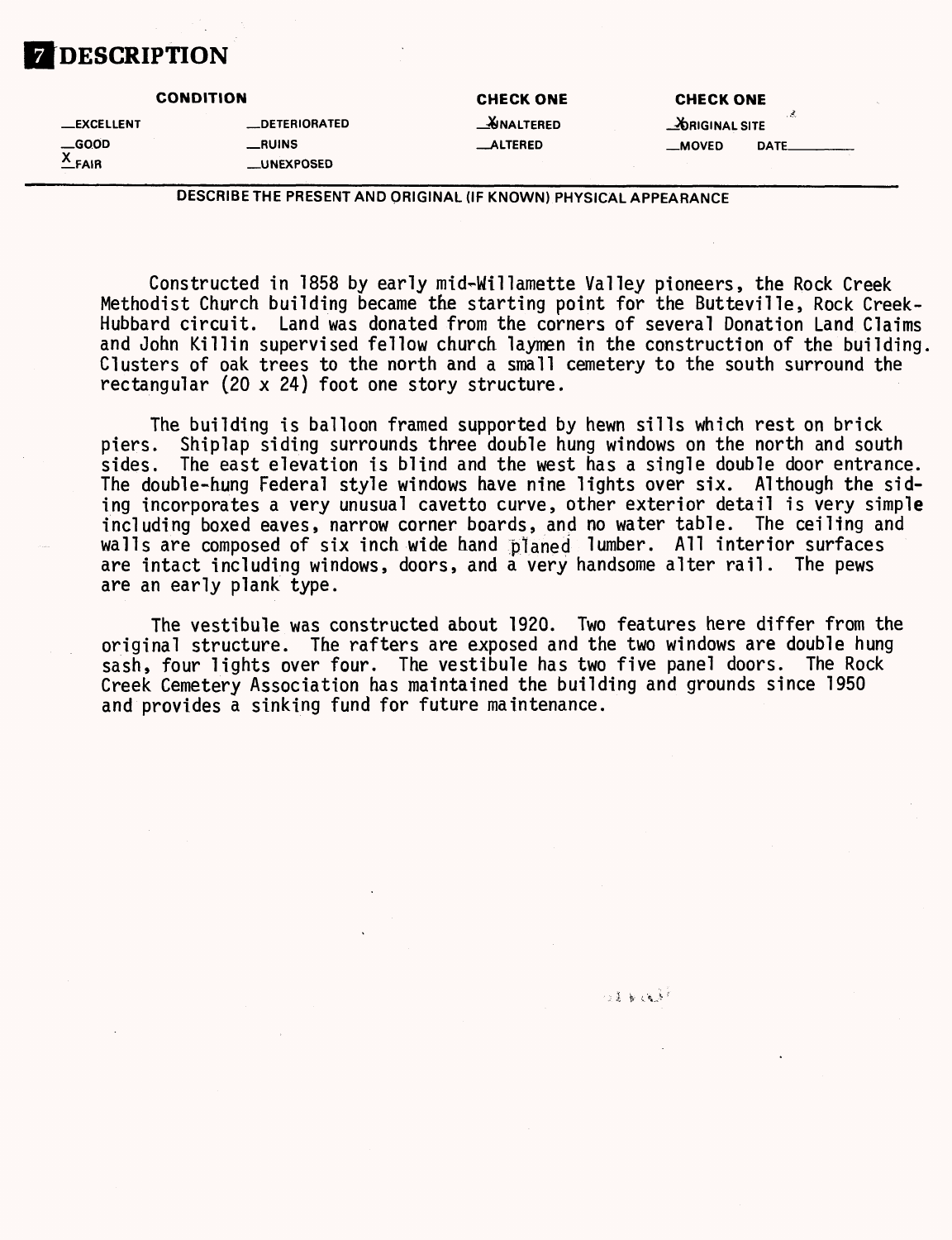# **01 SIGNIFICANCE**

| <b>SPECIFIC DATES</b>      | 1858                                             | <b>BUILDER/ARCHITECT</b>                                |                               |                                                    |  |  |  |
|----------------------------|--------------------------------------------------|---------------------------------------------------------|-------------------------------|----------------------------------------------------|--|--|--|
| —1900-                     | COMMUNICATIONS                                   | <b>__INDUSTRY</b><br>$\Box$ NVENTION                    | _POLITICS/GOVERNMENT          | <b>__TRANSPORTATION</b><br><b>_OTHER (SPECIFY)</b> |  |  |  |
| $-1700-1799$<br>X1800-1899 | $\_ART$<br>COMMERCE                              | <b>__ENGINEERING</b><br><b>__EXPLORATION/SETTLEMENT</b> | __MUSIC<br><b>_PHILOSOPHY</b> | $\overline{\phantom{a}}$ THEATER                   |  |  |  |
| $-1600-1699$               | MARCHITECTURE                                    | <b>__EDUCATION</b>                                      | <b>MILITARY</b>               | _SOCIAL/HUMANITARIAN                               |  |  |  |
| $-1500-1599$               | <b>__AGRICULTURE</b>                             | <b>__ECONOMICS</b>                                      | <b>LITERATURE</b>             | $\_$ SCULPTURE                                     |  |  |  |
| $-1400-1499$               | <b>MARCHEOLOGY-HISTORIC</b>                      | <b>CONSERVATION</b>                                     | $\equiv$ LAW                  | $\_$ SCIENCE                                       |  |  |  |
| <b>_PREHISTORIC</b>        | <b>_ARCHEOLOGY-PREHISTORIC</b>                   | COMMUNITY PLANNING                                      | <b>LANDSCAPE ARCHITECTURE</b> | <b>X</b> RELIGION                                  |  |  |  |
| <b>PERIOD</b>              | AREAS OF SIGNIFICANCE -- CHECK AND JUSTIFY BELOW |                                                         |                               |                                                    |  |  |  |

**STATEMENT OF SIGNIFICANCE**

The Rock Creek Methodist Church is one of few remaining early circuit churches in Oregon. This simple one room church was carefully constructed, and is unaltered except for the added vestibule. The simple elegance of this structure stands as an example of the unpretentious lives of early Oregon settlers.

Methodist ministers began working and developing circuits in the lower Willamette Valley in 1848. By 1850, seven circuits had been established with a total of "443 members and one colored member." In 1854 a group of mid^Willamette Valley pioneers who had rececently immigrated to Oregon gathered in a log schoolhouse near the Needy Post Office, which was established a year later. The Rock Creek Methodist Church developed from this meeting. The Rock Creek Methodist Church, like other Methodist Churches in the region, could not afford a full-time pastor (had one been available). Therefore, out of necessity, they joined with other churches and established a circuit. C. 0. Hosford served as the first circuit rider. Other stops on the circuit for the Reverend Hosford were Butteville, Howell Prairie, Bald Hill, Union School House, Marquam School House, Grassy Point School House, Hubbard, Woodburn, and Glad Tidings. It is doubtful that all of these stops were on the circuit at one and the same time, but they were all constituent parts.

The Rock Creek Methodist Church held services at the local schoolhouse until a wood frame structure was built. A building committee, organized in 1857, developed a building plan and raised the necessary funds. The land for the church and cemetery was donated by the church families. The E. G. Boynton family, early residents of Woodburn now buried in the church cemetery, donated the basic holdings of four and a half acres. John Kill in, a layman of the Church, supervised the construction, which was completed in 1858. Samuel Redman Oglesby, another early circuit rider, presided over the first services in the new building. It was not until 1860 that the church had its first resident preacher. However, the Reverend J. Conner's ministry was short-lived. One day, shortly after his arrival, he traveled to Silverton and in the pursuing day's events won a wager and drank the reward, a dram. The elders demanded retribution for this sinful act and Reverend Conner left the Rock Creek Church.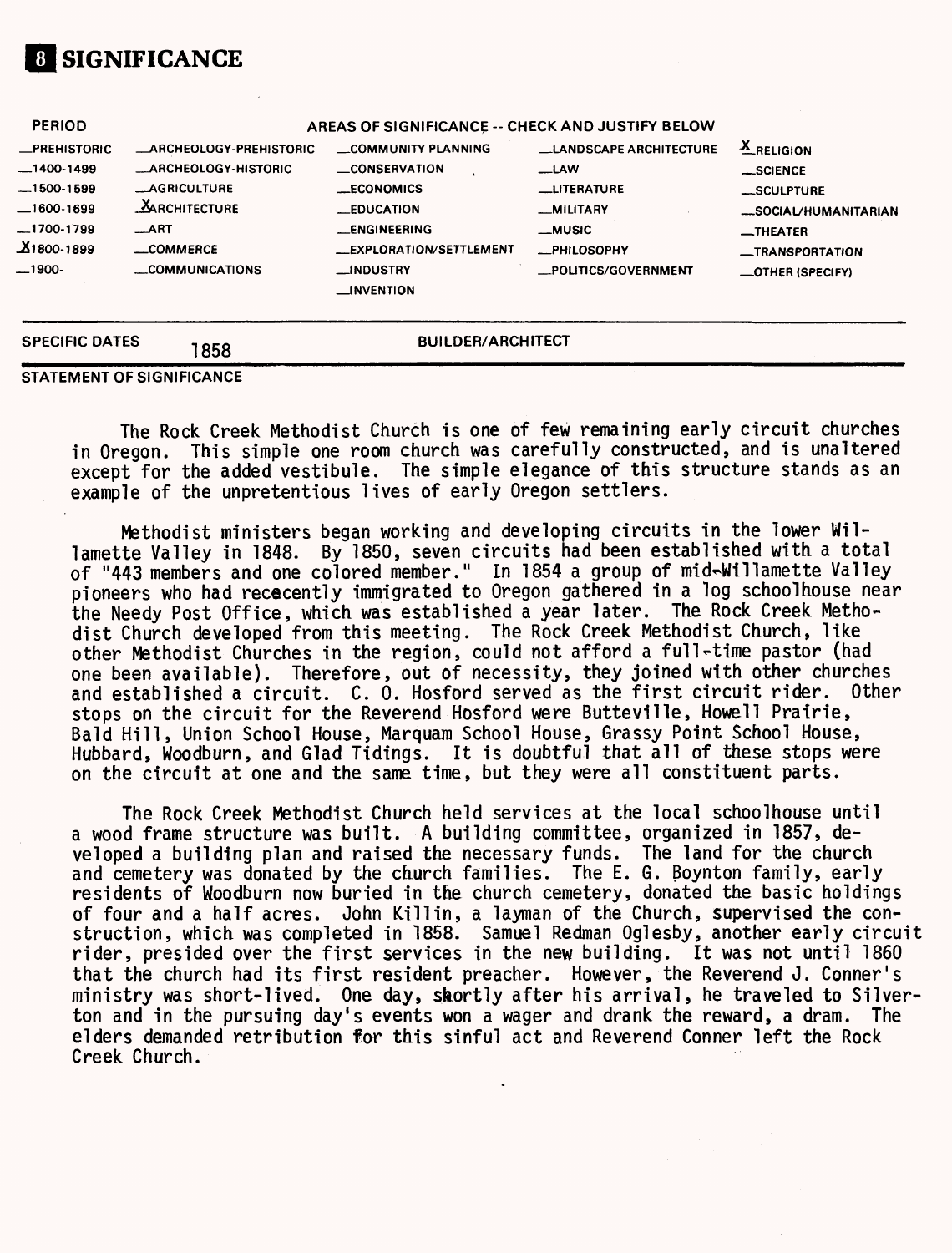## **9 MAJOR BIBLIOGRAPHICAL REFERENCES**

Richards, Minnie. "Rock Creek Church Restored by Pioneer Descendants," Capital Journal (May 16, 1951), Sec. 3, page 7.

Maxwell, Ben, "Rock Creek Association has Centennial Meeting," Capital Journal, (July 28, 1952) page 15.

# **aGEOGRAPHICAL DATA**

4.5 acres **ACREAGE OF NOMINATED PROPERTY** UTM REFERENCES

لى دا بايد السلمان السله **ZONE EASTING NORTHING C| . I I I . I . . I I , I . I , . I Bl . I I I . I . . I I . I . I . , ZONE EASTING NORTHING** p| <u>| | | | | | | | | | | | |</u>

**VERBAL BOUNDARY DESCRIPTION**

(UTM unavailable; listed is longitude and latitude)

|                                |                                                                                                               |                               |                                                                        | LIST ALL STATES AND COUNTIES FOR PROPERTIES OVERLAPPING STATE OR COUNTY BOUNDARIES                                              |  |
|--------------------------------|---------------------------------------------------------------------------------------------------------------|-------------------------------|------------------------------------------------------------------------|---------------------------------------------------------------------------------------------------------------------------------|--|
| <b>STATE</b>                   |                                                                                                               | CODE                          | <b>COUNTY</b>                                                          | <b>CODE</b>                                                                                                                     |  |
| <b>STATE</b>                   |                                                                                                               | <b>CODE</b>                   | <b>COUNTY</b>                                                          | CODE                                                                                                                            |  |
|                                | <b>INFORM PREPARED BY</b>                                                                                     |                               |                                                                        |                                                                                                                                 |  |
| <b>NAME / TITLE</b>            |                                                                                                               |                               |                                                                        |                                                                                                                                 |  |
|                                |                                                                                                               |                               | Paul Hartwig, Historian, Gregg Olson, Assistant                        |                                                                                                                                 |  |
| <b>ORGANIZATION</b>            |                                                                                                               |                               | <b>DATE</b>                                                            |                                                                                                                                 |  |
|                                |                                                                                                               | Oregon State Highway Division |                                                                        | August 7, 1975                                                                                                                  |  |
| <b>STREET &amp; NUMBER</b>     |                                                                                                               |                               |                                                                        | <b>TELEPHONE</b>                                                                                                                |  |
| <b>CITY OR TOWN</b>            |                                                                                                               | State Highway Building        |                                                                        | $(503)$ 378-6118<br><b>STATE</b>                                                                                                |  |
|                                | Salem                                                                                                         |                               |                                                                        | Oregon 97310                                                                                                                    |  |
|                                |                                                                                                               |                               |                                                                        |                                                                                                                                 |  |
|                                |                                                                                                               |                               |                                                                        | <b>IZ STATE HISTORIC PRESERVATION OFFICER CERTIFICATION</b>                                                                     |  |
|                                |                                                                                                               |                               |                                                                        | THE EVALUATED SIGNIFICANCE OF THIS PROPERTY WITHIN THE STATE IS:                                                                |  |
|                                |                                                                                                               |                               |                                                                        |                                                                                                                                 |  |
|                                | NATIONAL                                                                                                      |                               | STATE                                                                  | LOCAL $X$                                                                                                                       |  |
|                                |                                                                                                               |                               |                                                                        |                                                                                                                                 |  |
|                                |                                                                                                               |                               |                                                                        | As the designated State Historic Preservation Officer for the National Historic Preservation Act of 1966 (Public Law 89-665), I |  |
|                                |                                                                                                               |                               |                                                                        | hereby nominate this property for inclusion in the National Register and certify that it has been evaluated according to the    |  |
|                                | criteria and procedures set forth by the National Park Service                                                |                               |                                                                        |                                                                                                                                 |  |
| FEDERAL REPRESENTATIVE SIGNATI |                                                                                                               |                               |                                                                        |                                                                                                                                 |  |
|                                |                                                                                                               |                               |                                                                        |                                                                                                                                 |  |
| <b>TITLE</b>                   |                                                                                                               |                               |                                                                        | DATE                                                                                                                            |  |
| rahvenus tonin                 | Oregon State Historic Preservation Officer                                                                    |                               |                                                                        |                                                                                                                                 |  |
|                                |                                                                                                               |                               | I HEREBY CERTIFY THAT THIS PROPER DAS MCLUDED IN THE NATIONAL REGISTER |                                                                                                                                 |  |
|                                |                                                                                                               |                               |                                                                        |                                                                                                                                 |  |
|                                |                                                                                                               |                               |                                                                        |                                                                                                                                 |  |
| ara da San                     | unaa kasaa ka shii dhamaa waxaa mid waxaa ka mid wadan waxaa mid waxaa mid waxaa mid waxaa ka shii ka shii ka |                               |                                                                        | DATE 10129105                                                                                                                   |  |
|                                | EPER OF THE NATIONAL REGISTER                                                                                 | ET TITULI                     |                                                                        |                                                                                                                                 |  |